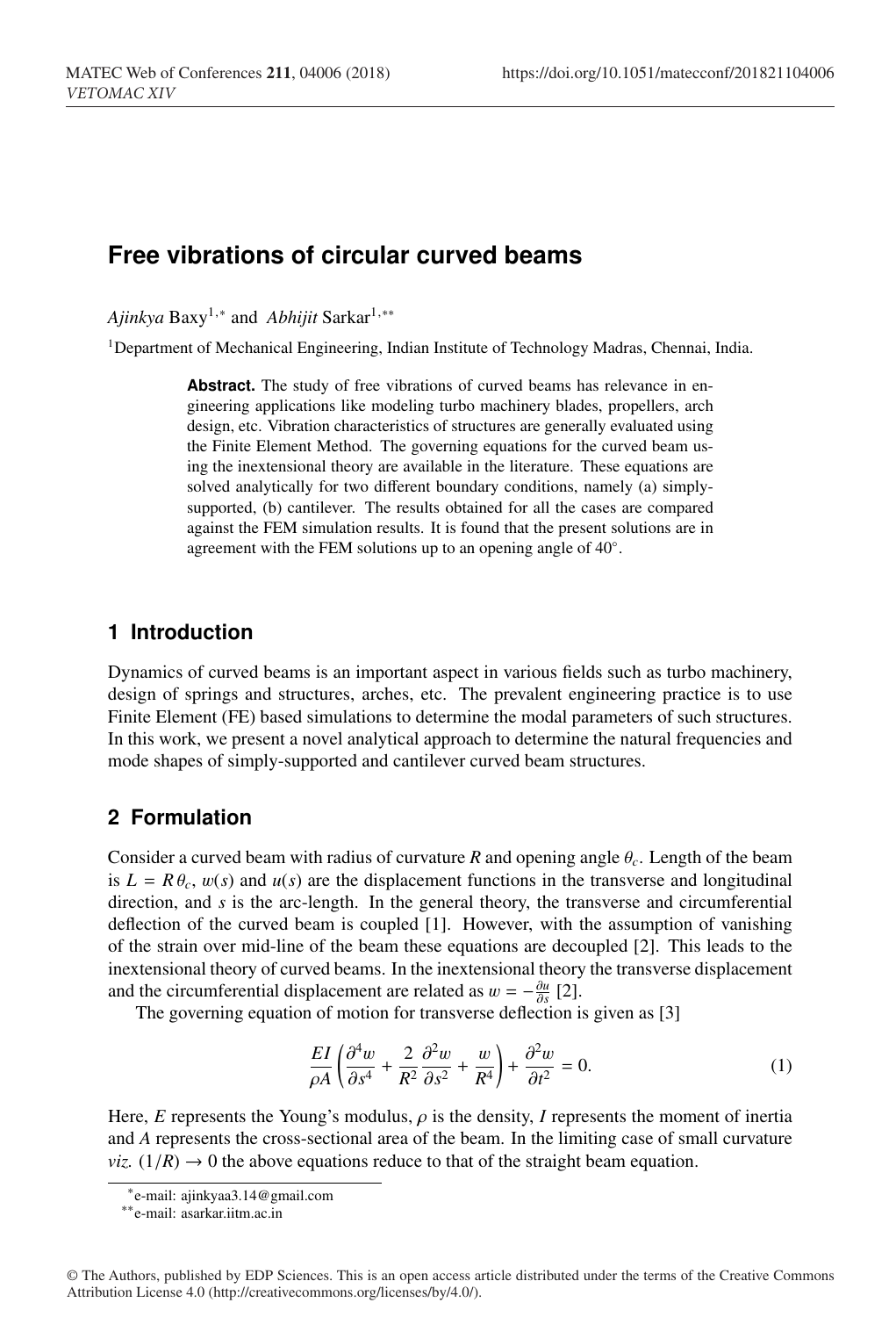#### **2.1 Boundary conditions**

The kinematic boundary conditions are given in terms of displacement w and slope  $\frac{\partial w}{\partial s}$ . The natural boundary conditions are given in terms of moment and shear force .



Figure 1: Boundary conditions under consideration. (a) Simply-supported beam; (b) Cantilever beam

#### *2.1.1 Simply-supported beam [2]*

In a simply supported beam, the transverse displacements and moments at the ends are equal to zero at the boundary. Thus,

$$
w(0) = 0 \text{ and } w(L) = 0 \tag{2a}
$$

$$
EI\left(\frac{\partial^2 w}{\partial s^2} + \frac{w}{R^2}\right)\Big|_{s=0,L} = 0 \implies EI\left(\frac{\partial^2 w}{\partial s^2}\right)\Big|_{s=0,L} = 0 \tag{2b}
$$

### *2.1.2 Cantilever [4]*

For curved cantilever, displacement and slope are zero at the fixed end (*s* = 0) whereas, moment and shear force are zero at the free end. Thus,

$$
w(0) = 0 \text{ and } \frac{\partial w}{\partial s}\Big|_{0} = 0 \tag{3a}
$$

$$
EI\left(\frac{\partial^2 w}{\partial s^2} + \frac{w}{R^2}\right)\Big|_L = 0 \text{ and } EI\left(\frac{\partial^3 w}{\partial s^3} + \frac{1}{R^2}\frac{\partial w}{\partial s}\right)\Big|_L = 0 \tag{3b}
$$

Note, as  $R \to \infty$ , the natural boundary conditions of the curved cantilever beam revert back to their straight beam counterpart.

In the following, we solve equation (1) for natural frequencies and mode shapes for the above two boundary conditions.

### **3 Solution**

For determination of the modal characteristics of the curved beam, a harmonic dependence of the displacement  $w(\theta, t) = W(\theta)e^{i\omega t}$  is assumed. Substituting this simplification in equation (1) and noting  $s = R\theta$ , we get

$$
\frac{d^4W}{d\theta^4} + 2\frac{d^2W}{d\theta^2} + \gamma^4W = 0, \text{ where } \Gamma = \sqrt{\frac{EI}{\rho AR^4}}, \ \gamma^4 = \left(1 - \frac{\omega^2}{\Gamma^2}\right),\tag{4}
$$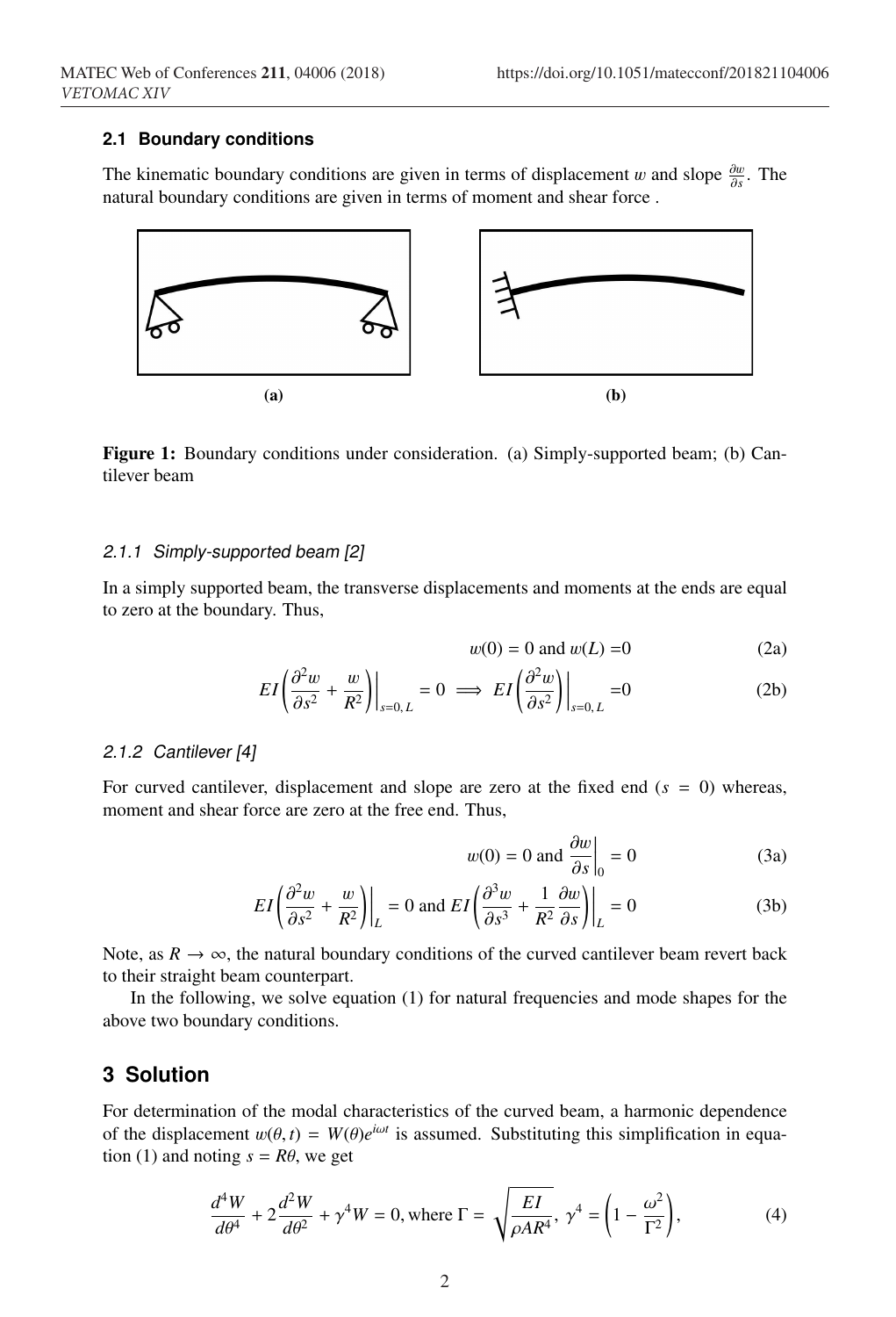Assuming a solution of the form  $w(\theta) = A e^{m\theta}$  we get the characteristic equation for *m* as  $m^4 + 2m^2 + \gamma^4 = 0$ . The four roots of the equation are given by,

$$
m_1 = \sqrt{\frac{\omega}{\Gamma} - 1} = \psi \ , \ m_2 = -\sqrt{\frac{\omega}{\Gamma} - 1} = -\psi \ , \ m_3 = i\sqrt{\frac{\omega}{\Gamma} + 1} = i\delta \ , \ m_4 = -i\sqrt{\frac{\omega}{\Gamma} + 1} = -i\delta \tag{5}
$$

Using equation (5),  $W(\theta)$  can be written as,

$$
W(\theta) = A\cos(\delta\theta) + B\sin(\delta\theta) + C\cosh(\psi\theta) + D\sinh(\psi\theta)
$$
 (6)

*A*, *B*, *C*, and *D* are the arbitrary constants which are determined by incorporating the boundary conditions of the problem.

#### **3.1 Simply-supported beam**

Incorporating the simply supported boundary conditions in equation (6) a system of equation is obtained which can be written in matrix form as,

$$
\begin{bmatrix}\n1 & 0 & 1 & 0 \\
-\delta^2 & 0 & \psi^2 & 0 \\
\cos\left(\frac{\delta L}{R}\right) & \sin\left(\frac{\delta L}{R}\right) & \cosh\left(\frac{\psi L}{R}\right) & \sinh\left(\frac{\psi L}{R}\right) \\
-\cos\left(\frac{\delta L}{R}\right)\delta^2 & -\sin\left(\frac{\delta L}{R}\right)\delta^2 & \cosh\left(\frac{\psi L}{R}\right)\psi^2 & \sinh\left(\frac{\psi L}{R}\right)\psi^2\n\end{bmatrix}\n\begin{bmatrix}\nA \\
B \\
C \\
D\n\end{bmatrix} = \mathbf{0}
$$

Setting the determinant to zero, we get,

$$
-\sin\left(\frac{\delta L}{R}\right)\sinh\left(\frac{\psi L}{R}\right)\left(\delta^2+\psi^2\right)^2=0
$$

The physically feasible solution to the above equation is given by

$$
\sin\left(\frac{\delta L}{R}\right) = 0 \implies \delta \frac{L}{R} = n\pi \implies \omega = \sqrt{\frac{EI}{\rho A}} \left(\frac{n^2 \pi^2}{L^2} - \frac{1}{R^2}\right) \tag{7}
$$

Equation (7) represents the natural frequency of a circularly curved simply supported beam. Using the above solution for  $\delta$ , we find  $\psi = \sqrt{\frac{\phi}{\Phi} - \frac{n^2 \pi^2 R^2}{L^2}}$ . Substituting these solutions in the above matrix equation we find a non-trivial solution given by $A = C = D = 0 \neq B$ . Thus mode shapes are given by,

$$
w(s) = \sin(\delta\theta) = \sin\left(\frac{n\pi s}{L}\right)
$$
 (8)

### *3.1.1 Cantilever*

Incorporating the cantilever boundary conditions in equation (6), a homogeneous matrix equation for the undetermined constants *A*, *B*,*C*, *D* is formulated as follows

$$
\begin{bmatrix}\n1 & 0 & 1 & 0 \\
0 & \delta & 0 & \psi \\
-\cos\left(\frac{\delta L}{R}\right)\frac{\omega}{\phi} & -\sin\left(\frac{\delta L}{R}\right)\frac{\omega}{\phi} & \cosh\left(\frac{\psi L}{R}\right)\frac{\omega}{\phi} & \sinh\left(\frac{\psi L}{R}\right)\frac{\omega}{\phi} \\
\sin\left(\frac{\delta L}{R}\right)\delta\frac{\omega}{\phi} & -\cos\left(\frac{\delta L}{R}\right)\delta\frac{\omega}{\phi} & \sinh\left(\frac{\psi L}{R}\right)\psi\frac{\omega}{\phi} & \cosh\left(\frac{\psi L}{R}\right)\psi\frac{\omega}{\phi}\n\end{bmatrix} = \mathbf{0} \qquad (9)
$$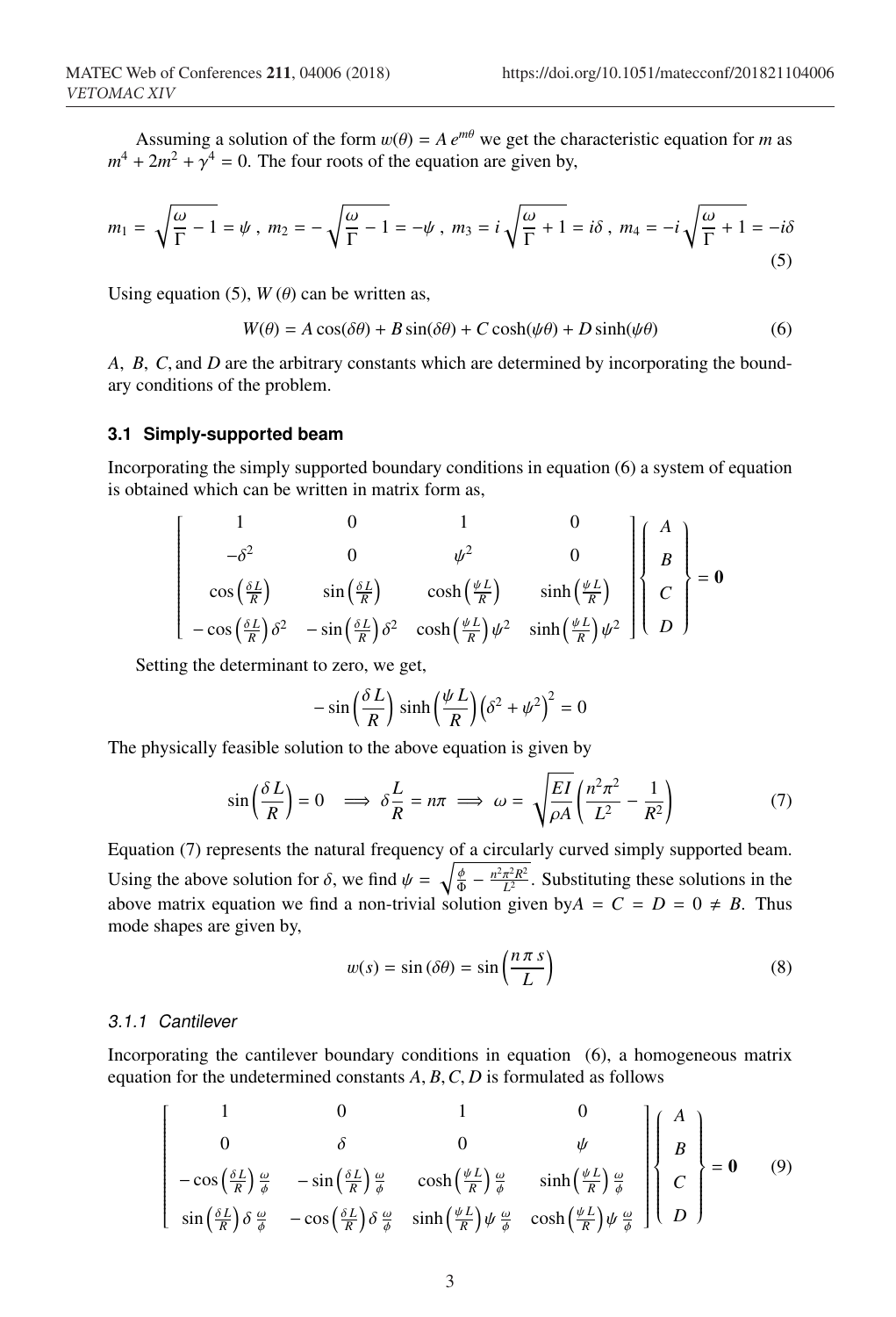Equating the determinant of the above matrix equation to zero we get the following transcendental equation for the determination of the natural frequencies.

$$
1 + \cos\left(\frac{\delta L}{R}\right)\cosh\left(\frac{\psi L}{R}\right) + \frac{1}{\delta \psi}\sin\left(\frac{\delta L}{R}\right)\sinh\left(\frac{\psi L}{R}\right) = 0\tag{10a}
$$

Finally, the mode shapes *W*(*s*) are found as,

$$
W = \cos\left(\frac{\delta s}{R}\right) - \cosh\left(\frac{\psi s}{R}\right) - C_c \left(\psi \sin\left(\frac{\delta s}{R}\right) - \delta \sinh\left(\frac{\psi s}{R}\right)\right) \tag{10b}
$$

where,

$$
C_c = \frac{\cos\left(\frac{\delta L}{R}\right) + \cosh\left(\frac{\psi L}{R}\right)}{\psi \sin\left(\frac{\delta L}{R}\right) + \delta \sinh\left(\frac{\psi L}{R}\right)}
$$

Due to complexities of equation (10a) analytical solution is difficult. However, numerical solvers can be used to determine the solution of the above transcendental equation.

### **4 Results**

The natural frequencies obtained in the derivation above are non-dimensionalized with respect to frequency parameter  $\Gamma = \sqrt{\frac{EI}{\rho A L^4}}$ . The results obtained from the present approach are compared with the results obtained through a Finite Element (FE) simulation in a commercial software package.

### **4.1 Simply-supported beam**

Equation (7) is used to obtain the natural frequencies of a curved simply supported beam. Figures 2a, 2b, 2c compare the first three non-dimensional natural frequencies obtained using equation (7) and FE simulation. Figures 2d, 2e, 2f compare the first three mode shapes of curved simply-supported beam with opening angle 40◦. The mode shapes are obtained using equation (8) and FE simulation.

From the results, it is noted that the formula correlates well with FE results for opening angles  $< 50^\circ$ .

### **4.2 Cantilever**

The natural frequencies of curved cantilever beam are obtained by solving the transcendental equation (10a). Figures 3a, 3b, 3c compare the first three non-dimensional natural frequencies obtained from equation (10a) and FE simulation. Figures 3d, 3e, 3f compare first three mode shapes of curved cantilever with opening angle 40◦. The mode shapes are obtained using equation (10b) and FE simulation.

From the figures, it can be concluded that the results from the inextensional theory gives satisfactory results up to an opening angle of 40◦.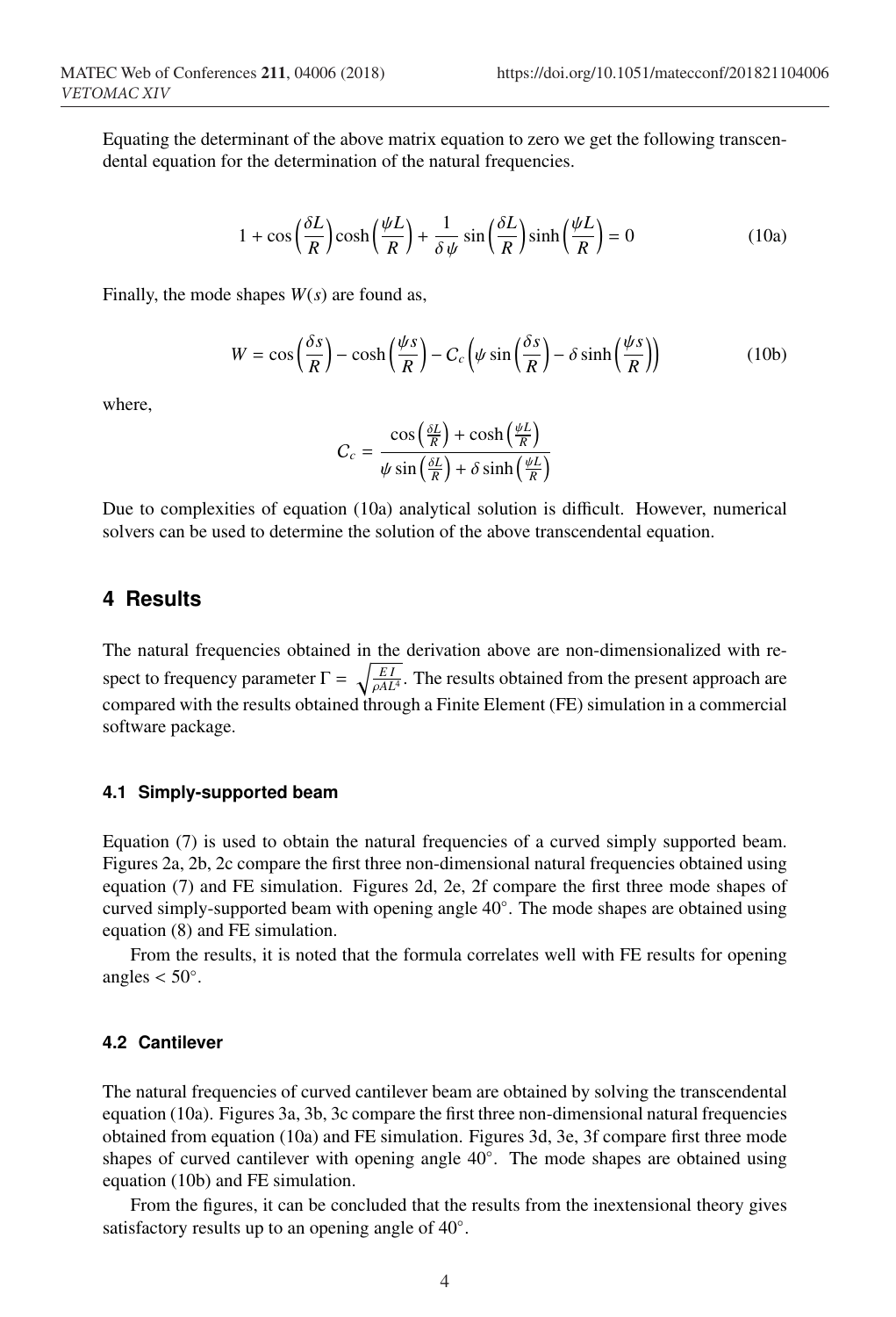

Figure 2: Comparison of natural frequencies and mode shapes: Curved Simply Supported Beam.



Figure 3: Comparison of Natural frequencies and mode shapes: Curved Cantilever.